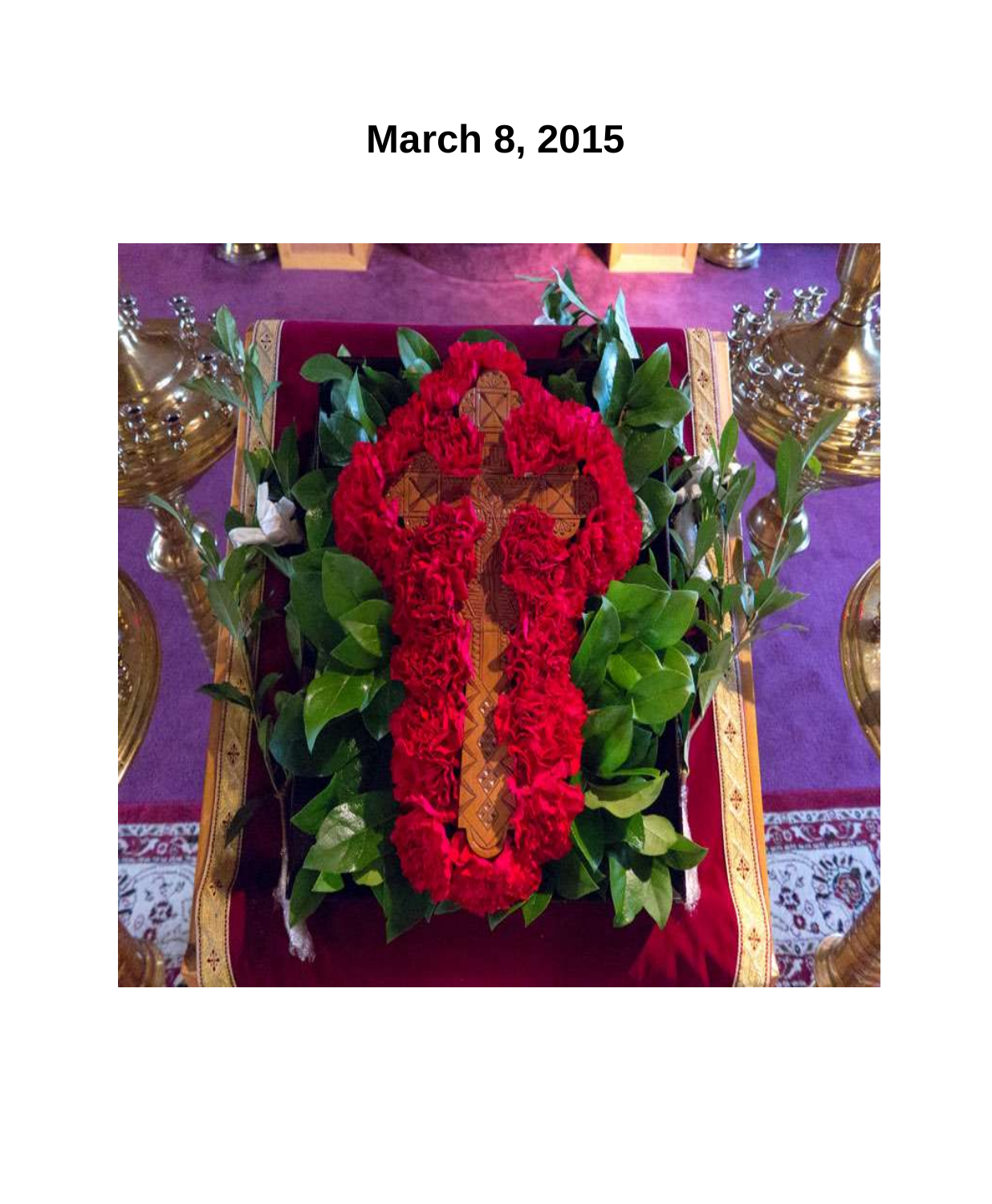

Our Lady of Perpetual Help Byzantine Catholic Church **1837 Alvarado Dr. NE Albuquerque New Mexico 87110 Office: 256-1539 FAX: 256-1278 www.olphnm.org**

**Father ArturBubnevych, Pastor Rectory: 268-2877 abbaolph@gmail.com**

#### **SCHEDULE:**

**Sunday:** Rosary 8:30 am Matins 9:00 am Divine Liturgy 10 am Vespers, 4:00 pm

**Saturday**: Great Vespers 5:00 pm

**Weekday:** Monday & Tuesday 6 th Hour 12 noon

> Wednesday & Friday Presanctified Liturgy 6:00 pm

**Holy Days of Obligation Check the bulletin or call the office**

**OFFICE HOURS:** Monday - Friday: 10 am – 4 pm Thursday & Evenings by appointment.

**Parish Advisory Board Members:** Dorothy Curl, Dave Dark, Lubomyra Kmetyk, Brian Fitzpatrick, Harry DeLap

**Parish Finance Council Members:** Matthew Blain & Eva Schuler

**Father Christopher Zugger (***pastor emeritus***) Phone: 256-1787 [Frchris.zugger@gmail.com](mailto:Frchris.zugger@gmail.com) www.frchriszugger.com**

**Confession Schedule (Mystery of Reconciliation):** 9:30-9:50 am on Sundays, after weekday Liturgies, or by appointment with Father

**Mysteries of Baptism/Chrismation/Eucharist:** Must be arranged three months in advance. (Pre-Jordan requirement)

**Mystery of Crowning (Matrimony):** Must be arranged six months in advance (Pre-Cana requirement)

**Anointing of the Sick** on Sundays before hospitalization *For emergencies, call immediately.*

**Eastern Christian Formation Program**: All grades meet every Sunday after Liturgy for 45 minutes

**Theosis:** 2<sup>nd</sup>& 4<sup>th</sup> Thursday 6 pm Potluck Dinner 7 pm Bible Study

**Knights of Columbus** meet the first Monday of the month at 7:00 pm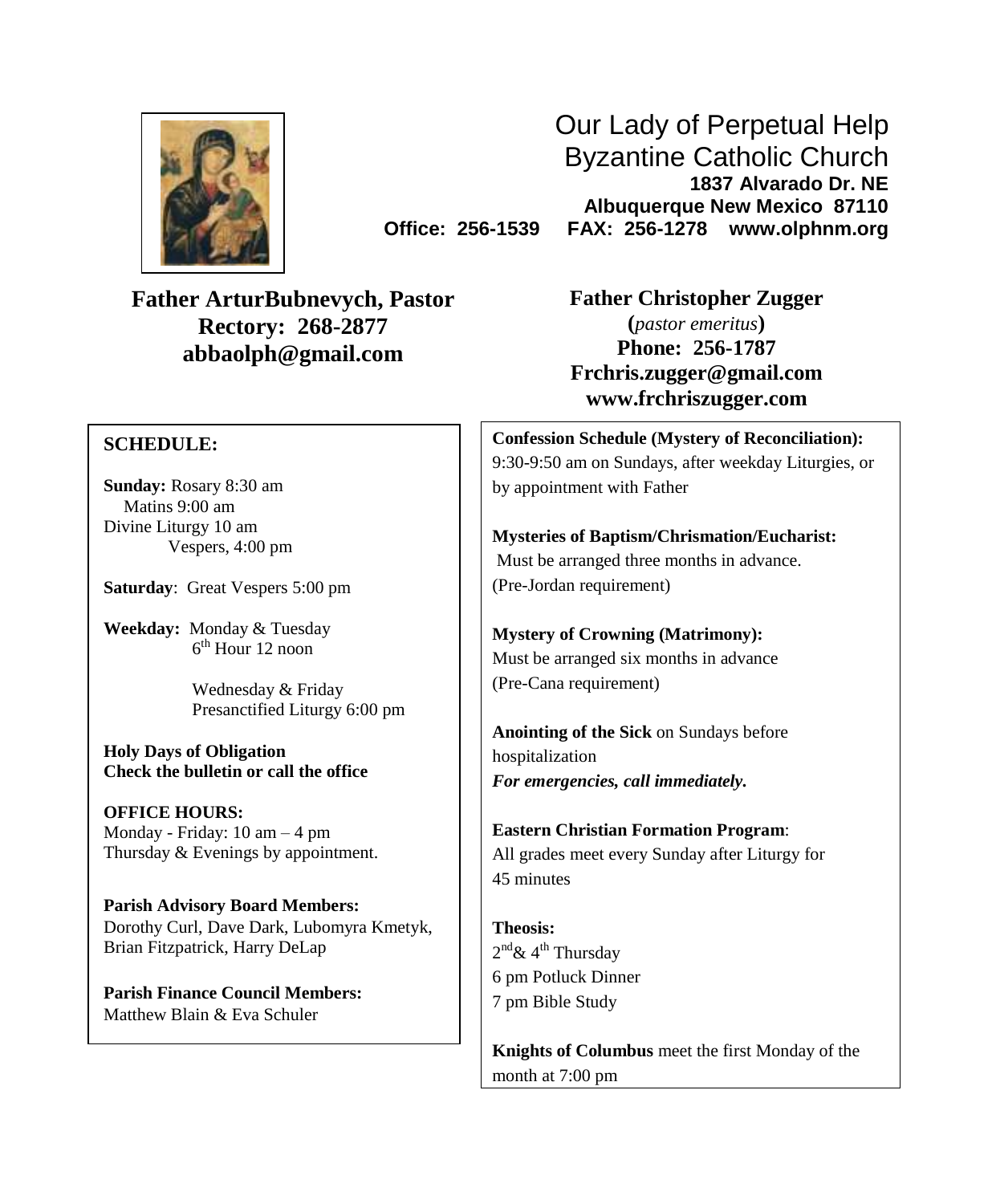| March 8, 2015<br>Third Sunday of the Great Fast<br>Veneration of the Holy Cross<br>Epistle: Hebrews 4:14-5:6; Gospel: Mark 8:34-9:1 |                                                                                                                                                                                                                                                               |  |  |  |  |  |
|-------------------------------------------------------------------------------------------------------------------------------------|---------------------------------------------------------------------------------------------------------------------------------------------------------------------------------------------------------------------------------------------------------------|--|--|--|--|--|
| <b>Today</b>                                                                                                                        | 8:30 am<br>Rosary<br>$9:00$ am<br>Matins with Veneration of the Holy Cross.<br>9:30<br>Confessions<br>10:00 am<br>Divine Liturgy for the Parish Family<br>4:00 pm<br><b>Great Vespers</b>                                                                     |  |  |  |  |  |
| <b>Monday</b><br>March 9                                                                                                            | <b>40 Martyrs of Sebaste</b><br>Readings: Genesis 8:21-9:7; Proverbs 11:19-12:6; Hebrews 12:1-10; Matthew 20:1-16<br>12 Noon<br>6 <sup>th</sup> Hour<br>7:00 pm<br><b>Advisory Board Meeting</b>                                                              |  |  |  |  |  |
| <b>Tuesday</b><br>March 10                                                                                                          | <b>Codratus and Others Martyrs</b><br>Readings: Genesis 9:8-17; Proverbs 12:8-22<br>12 Noon<br>6 <sup>th</sup> Hour                                                                                                                                           |  |  |  |  |  |
| Wednesday<br>March 11<br>Abstinence                                                                                                 | <b>MID-LENT</b><br>Readings: Genesis 9:18-10:1; Proverbs 12:23-13:9<br>$6:00 \text{ pm}$<br>Presanctified Liturgy<br>Theology on Tap in Rio Rancho<br>$7:00$ pm                                                                                               |  |  |  |  |  |
| Thursday<br>March 12                                                                                                                | <b>Theophane Venerable-Confessor</b><br>Readings: Genesis 10:32-11:9; Proverbs 113:19-14:6<br>$6:00$ pm<br>Pot luck dinner<br>$7 - 8:30$ pm<br><b>THEOSIS Bible Study</b>                                                                                     |  |  |  |  |  |
| Friday<br>March 13<br>Abstinence                                                                                                    | Translation of the Relics of Nicephorus - Patriarch<br>Readings: Genesis 12:1-7; Proverbs 14:14-26<br>6:00 pm<br>Presanctified Liturgy followed by meatless potluck                                                                                           |  |  |  |  |  |
| <b>Saturday</b><br>March 14                                                                                                         | 4th All Souls Saturday<br>Epistle: Hebrews 6:9-12; Gospel: Mark 7:31-37<br>10:00 am<br>Divine Liturgy/Panachida<br>Noon $-4:00$ pm<br>Pysanky class<br>5:00 pm<br><b>Great Vespers</b>                                                                        |  |  |  |  |  |
| <b>Sunday</b><br>March 15                                                                                                           | 4th Sunday of the Great Fast<br>Epistle: Hebrews 6:13-20; Gospel: Mark 9:17-31<br>$8:30$ am<br>Rosary<br>$9:00$ am<br><b>Matins</b><br>10:00 am<br>Divine Liturgy for the Parish Family<br>Eternal Lamp:<br>Open<br><b>Great Vespers</b><br>$4:00 \text{ pm}$ |  |  |  |  |  |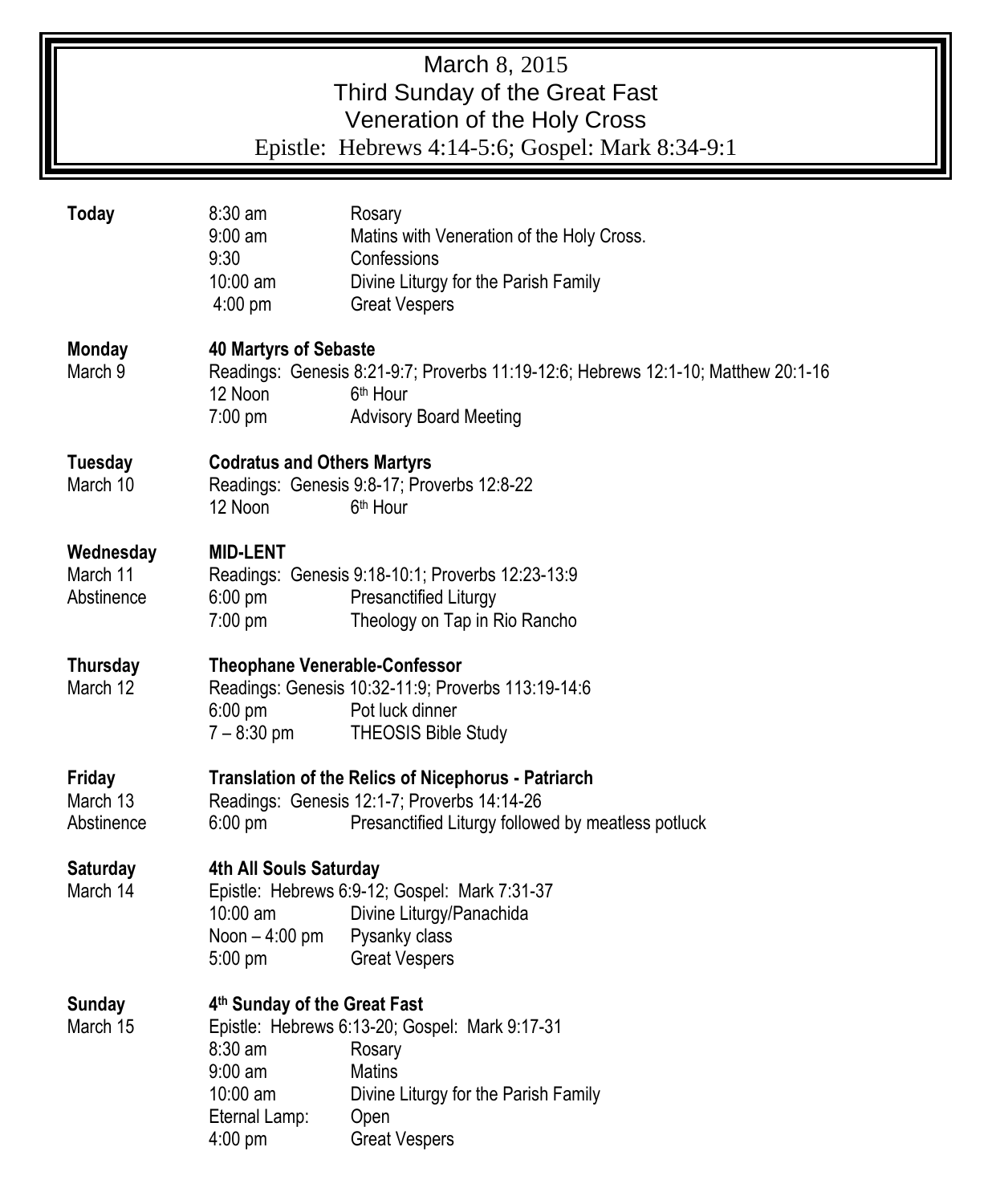#### *Physician and Help of those in sickness, Redeemer and Savior of the infirm; O Master and Lord of all, grant healing to your servants. Be clement, show mercy to those who have sinned much, and deliver them, O Christ, from their Iniquities, that they may glorify Your might divine!*

Fr. George Reamulto Fr. Julian Gnall Fr. Alberto Villalobos Fr. Anthony Romero Fr. James Lane



- Roy Smith Sven & Barbara Svensson Michele Koetter Abraham Haddad Lillian Murphy Stephen Horner Demetrius Yackanich Jenny Ford Marilyn Fore Robert Hasaka Frank & Martha Arden Pricilla Hughes Sharif Rabadi
- Paola Terlaza Henry Zugger John & Margie Disque Phillip Fall Walter Jakymiw Olga Bodnar Frances Brannan John Deflice Kristoff Rajala Jordan Smith Marge Merrills Theresa Doherty Maggie Batsel
- Carla Matthes Laura Dominguez Robert Zadel Joseph Koetter Mary Nell Preisler Jackie De Paolis Donny Terry Mary Murphy Lorraine Hubbell QuintinSantamaria& Family Heather Mattax Larry Bennett William Frank



Marilyn Fore-Family If you recite the Rosary at home, please offer these intentions,<br>and injuring an *Curriau of 2.22 am* and join us on Sunday at 8.30 am.

#### *Intentions of the Rosary*

 **st Decade:** Help for persecuted Catholics, especially in communist and Islamic states **nd Decade:** Spiritual and physical growth of our parish and the ByzantineCatholic Church **rd Decade**: Increase in vocations to priesthood, diaconate, and consecrated life to serve the Byzantine Catholic Church **th Decade**: Repose of the souls who have no one praying for them

**5 th Decade**: Peace in Ukraine and the Middle East

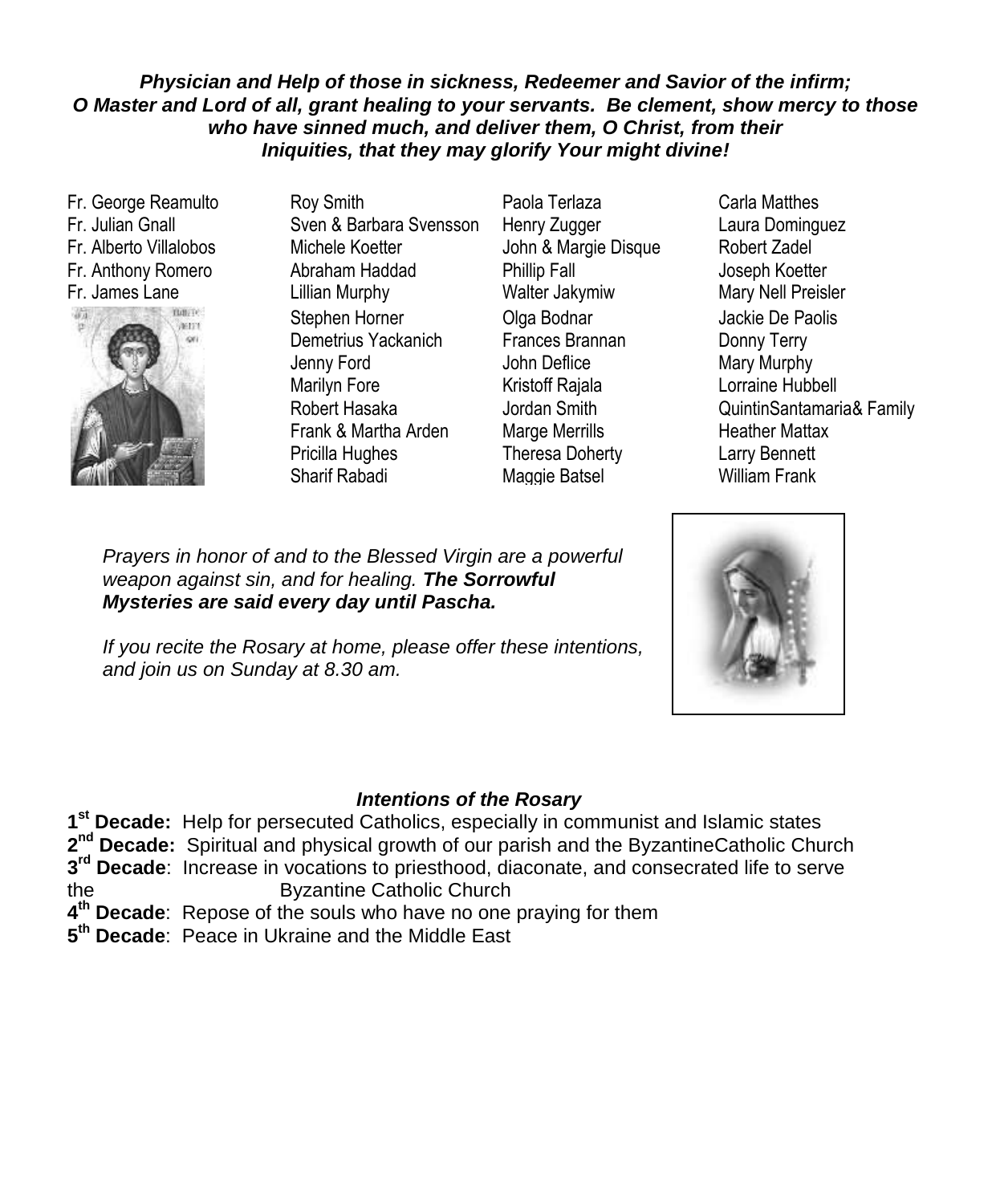**As a sign of love for God and our continual commitment to His Church** we are asked to participate in the annual Bishop's Appeal. Please, prayerfully consider your pledge to support our God loving Bishop in his meritorious work in the Lord's Vineyard of our God saving Eparchy. With each of us doing our part, we can strengthen our Church. Recommended sacrificial pledge is \$200.00 per household, which can be paid in monthly installments until May 31, 2015. May the Lord watch over you and reward your generosity**!** 

# *Holy Father's Intentions for March*

**Universal**: That those involved in scientific research may serve the well-being of the whole human person.

**Evangelization**: That the unique contribution of women to the life of the Church may be recognized always.

*Those who recite the Akathist to the Mother of God or the Rosary receive a partial indulgence when they do so in private, plenary indulgence when they do so as a group*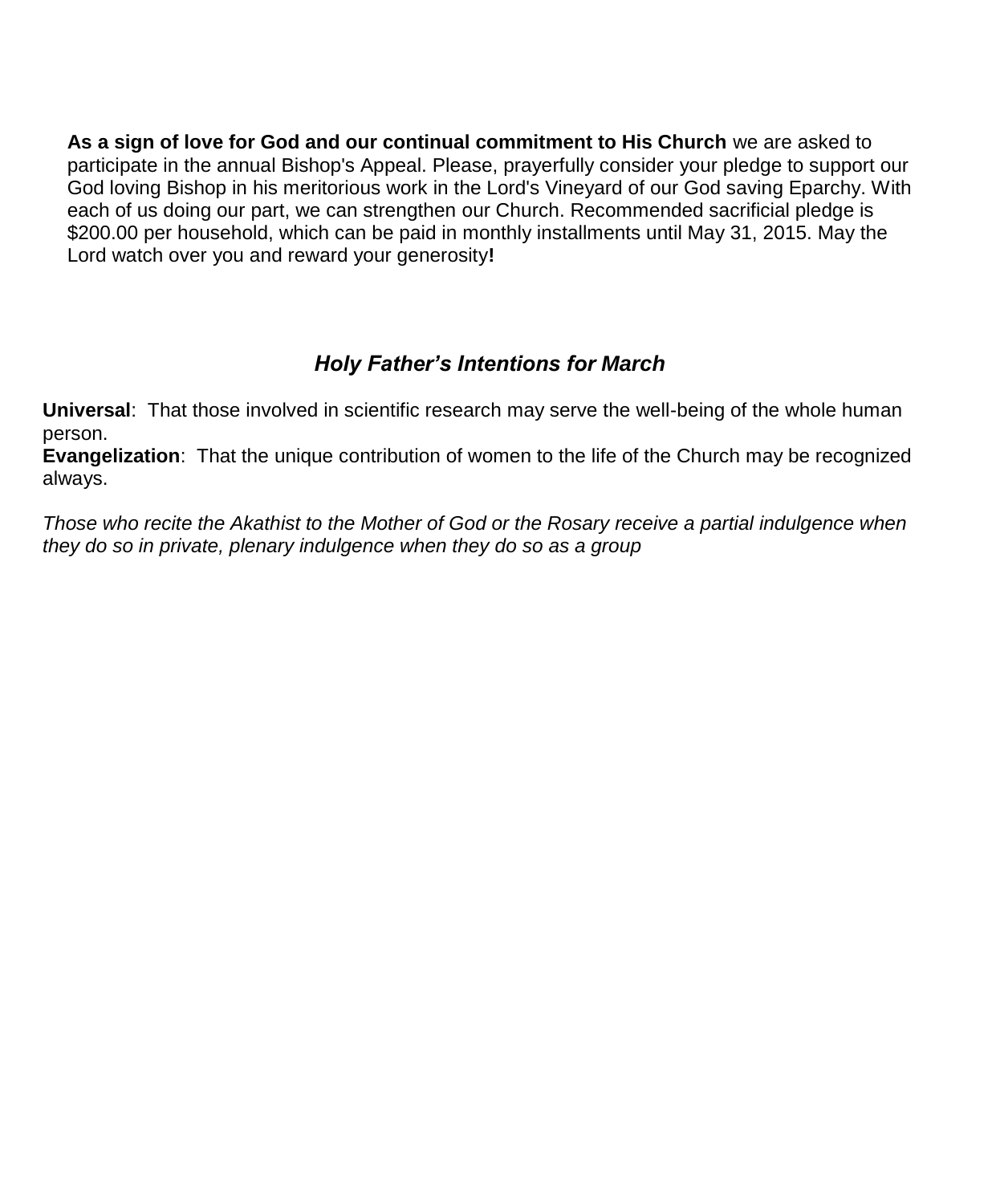**THEOSIS** *Thursday, March 12 6 pm--potluck dinner 7 pm--Bible Study: Ephesians*





### **VOCATION ICON** *Today: Riley Next Sunday: Talamante*

**Eternal Lamp** intentions are open now through the end of May. Sign-up list is in the office. Candles are \$10 each.

| Date | Reader                     | Trojca | Greeter                        | <b>Counter</b>           | Host     |
|------|----------------------------|--------|--------------------------------|--------------------------|----------|
| 3/15 | Sven Svensson Sarah Brewer |        | Eva Schuler<br>Miles Gloetzner | Eva Schuler              | Preisler |
|      |                            |        |                                | <b>Brian Fitzpatrick</b> |          |

## **Barbara's Hall Report:**

Thanks to Carla Sankel, Savannah Gloetzner and Tom Sullivan for bringing their own versions of black beans and rice. All different and very tasty! And lots of salad. Yes, it's Lent, all right!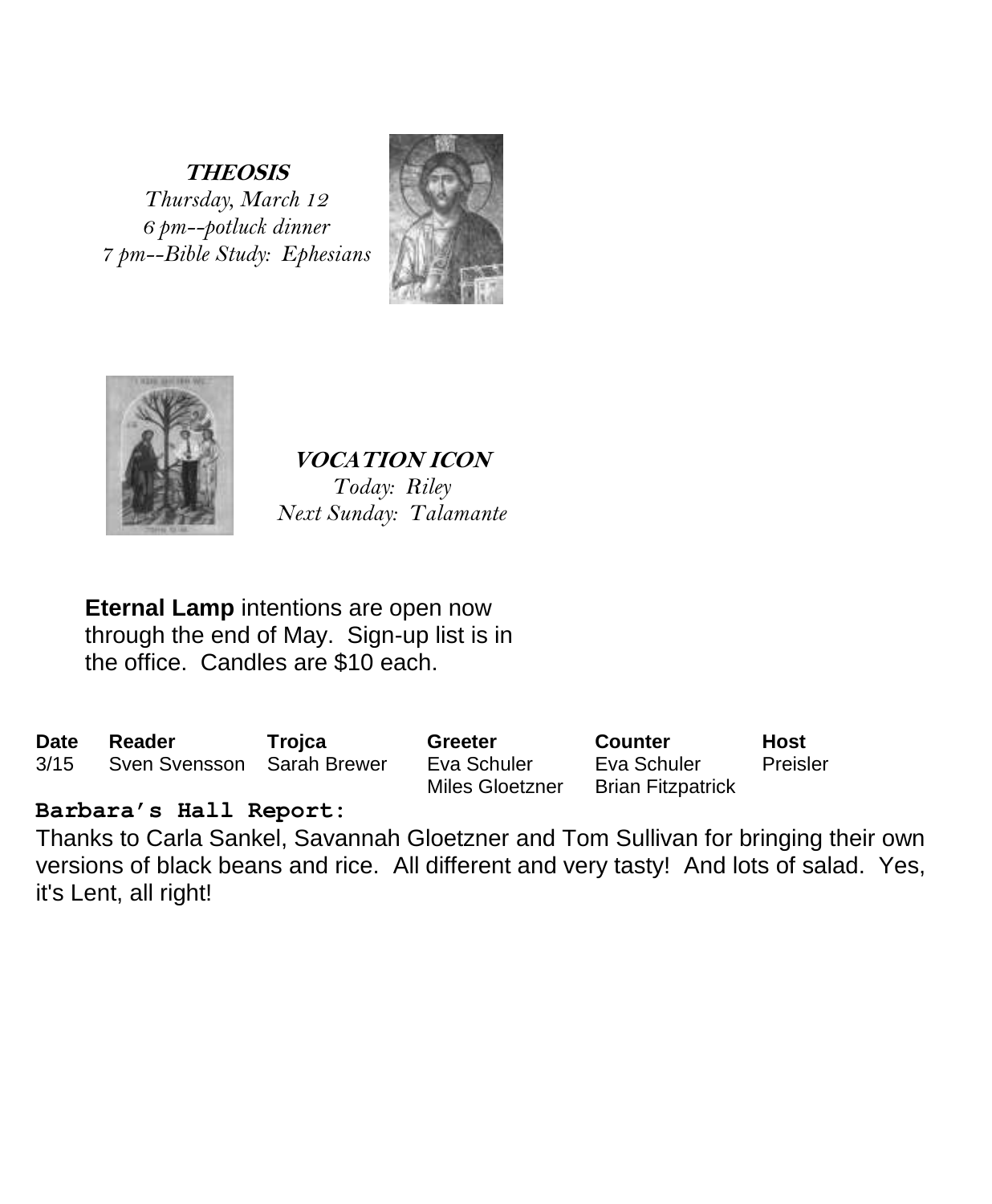**Theology on Tap** in Rio Rancho - Fr. Chris will be speaking on the Eastern Catholic Churches for Theology on Tap at the Club Rio Rancho, 500 Country Club Dr in Rio Rancho, at 7 pm on Wednesday. This is an open group, anyone is welcome to attend.

**OLPH Women's Book Club** will meet Saturday, March 21 from 1 - 3 pm @ Cindy Loescher's house. Bring tea sandwiches or other light snack to share. We will be discussing Lent blessings from the book: "Our Paschal Pilgrimage" by Most Reverend Basil Losten (available in OLPH gift shop \$10) Contact Lara Davis (710-1181)for more info.

#### **Nativity of the Blessed Virgin Mary Church 9502 Fourth Street NW, Albuquerque, NM 87114**

MARRIAGE ENRICHMENT WEEKEND for MARRIED AND PRE-CANA COUPLES April 11-12, 2015 (Saturday full day, Sunday half day) To register or for more information: George& Loretta: 505-306-7728 (or) Daniel & Elizabeth Rodriguez: 505-553-0346



**Pysanky classes** on March 14 (noon to 4 pm) and March 21 (11 am – 4 pm), cost of materials and \$5.**This is the last day to register** by phoning the office or signing up. Thank you to Michael Grega for presenting this.

**Please sign up NOW** for your Easter Paskas. These traditional breads are the centerpiece of the Byzantine Catholic Easter Sunday meal (the word for Paskas comes from Pascha, the Resurrection of Jesus).

Made with an abundance of eggs after the Lenten fast, these beautiful breads will be baked by parishioners at the kitchen of the Friars of the Renewal before Holy Week and can be picked up on Palm Sunday. Get yours now!

Order Paska breads for your Easter tables. \$10 each including beeswax candle.

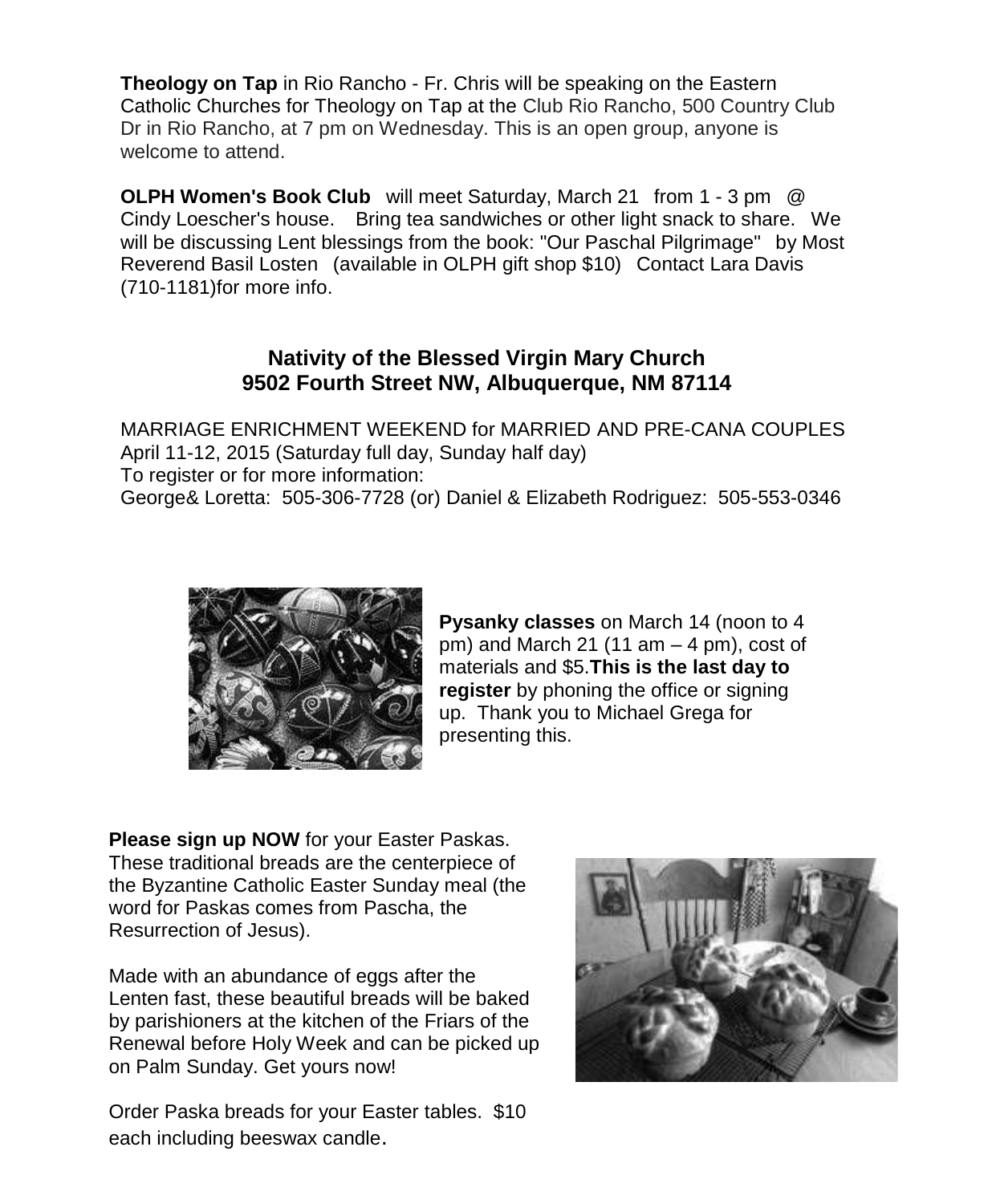

**T**he symbolism of the *"complete"* Cross is quite complex. Through the Cross came our Salvation. We are constantly reminded that Christ died for us when we see the Image of the Cross (depicting the crucified Lord), and we are reminded that He rose from the dead. Worshipping the crucified Lord are two flying angels, with the inscription between them: **"Angels of the Lord"** (in Slavonic: **Ангели Господни**). In some depictions of the Cross the Angels are bearing an image of the Holy Trinity, but traditions vary in allowing this; usually the Angels have their hands covered, indicating their position as messengers who serve the Lord who dare not touch Him.

The top bar of the Cross is the title-board which Pilate ordered to be hung in mockery over Christ's head. On this board was inscribed: "Jesus of Nazareth, King of the Jews" in Hebrew, Greek and Latin (abbreviated to the Greek initials 'INBI', or the Latin initials 'INRI' in the Western tradition). This can be replaced with the Christian inscription: **"King of Glory"** (Slavonic: **Царь Cлавы**), placed below the knees of the angels. [Note that while the use of the inscription 'I.H.L.I.' is occasionally found on Slavic Crosses.

On the title-board is inscribed the initials **'IC XC',** being the first and last letters of Christ's name in Greek (Greek: Iisous Khristos; Slavonic: Іисусъ Христосъ). In addition, just above Christ's arms we see the inscription: **'NIKA',** which in Greek means: "He conquers" or "He is victorious." [Frequently, especially on the prosphora seal for the Communion bread, we see these last two inscriptions together with the simple two-barred Cross: 'IC XC NI KA', meaning: "Jesus Christ is victorious" (i.e., over death and sin).

Note that in the proper Byzantine tradition the Savior does not wear a crown of thorns (as in the Western tradition), nor is He portrayed alive on the Cross, nor in any aspect of suffering, but in a state of humble and peaceful repose, with inclined head. Also note that His feet are nailed with two nails, not one.

Stylized crosses like the one above have greenery or flowers to show that the Cross brings us new life. The bottom bar is slanted, either for the cross of St. Andrew, or to emphasize the foot-rest's angle and thus Jesus' pain, or as a sign that even in death, the Savior links heaven and earth as the Son of God.